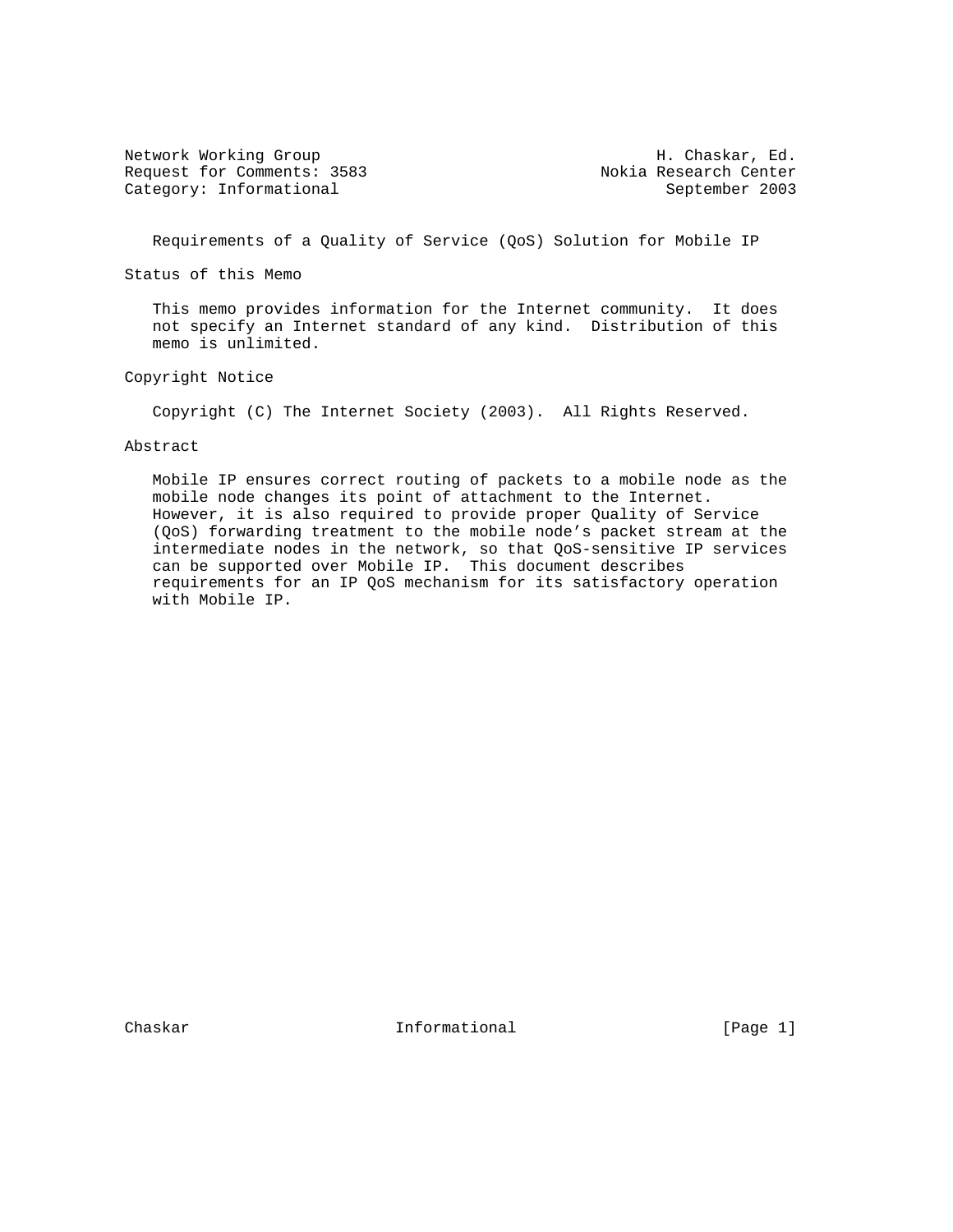Table of Contents

|                  | Problem Statement. 2                                                    |
|------------------|-------------------------------------------------------------------------|
|                  | 1.2. An approach for solving QoS problem in Mobile IP 3                 |
| 2.               | $\overline{\phantom{a}3}$                                               |
| $\overline{3}$ . | Requirements of a QoS solution for Mobile IP<br>$\overline{\mathbf{3}}$ |
|                  | 3.1. Performance requirements<br>$\overline{4}$                         |
|                  | 3.2. Interoperability requirements. 5                                   |
|                  | 3.3. Miscellaneous requirements 6                                       |
|                  | 3.4. Standard requirements.<br>7                                        |
| 4.               | -7                                                                      |
| 5.               |                                                                         |
| б.               |                                                                         |
| 7 <sub>1</sub>   |                                                                         |
|                  | Normative References 8                                                  |
|                  | 7.2. Informative References 8                                           |
| 8.               | 9                                                                       |
| 9.               | 10                                                                      |

#### 1. Introduction

 Mobile IP is a technology that allows a "mobile node" (MN) to change its point of attachment to the Internet while communicating with the "correspondent node" (CN) using IP. The formal description of Mobile IP can be found in [1, 6]. Mobile IP primarily addresses the correct routing of packets to MN's current point of attachment with the Internet.

 It is also essential to provide proper Quality of Service (QoS) forwarding treatment to the packets sent by or destined to MN as they propagate along different routes in the network due to node mobility. This document will identify the requirements that Mobile IP places on an IP QoS mechanism.

## 1.1. Problem Statement

 When an MN using Mobile IP undergoes handover from one access router to another, the path traversed by MN's packet stream in the network may change. Such a change may be limited to a small segment of the end-to-end path near the extremity, or it could also have an end-to end impact. Further, the packets belonging to MN's ongoing session may start using a new care-of address after handover. Hence, they may not be recognized by some forwarding functions in the nodes even along that segment of the end-to-end path that remains unaltered after handover. Finally, handover may occur between the subnets that are under different administrative control.

Chaskar **Informational** Informational [Page 2]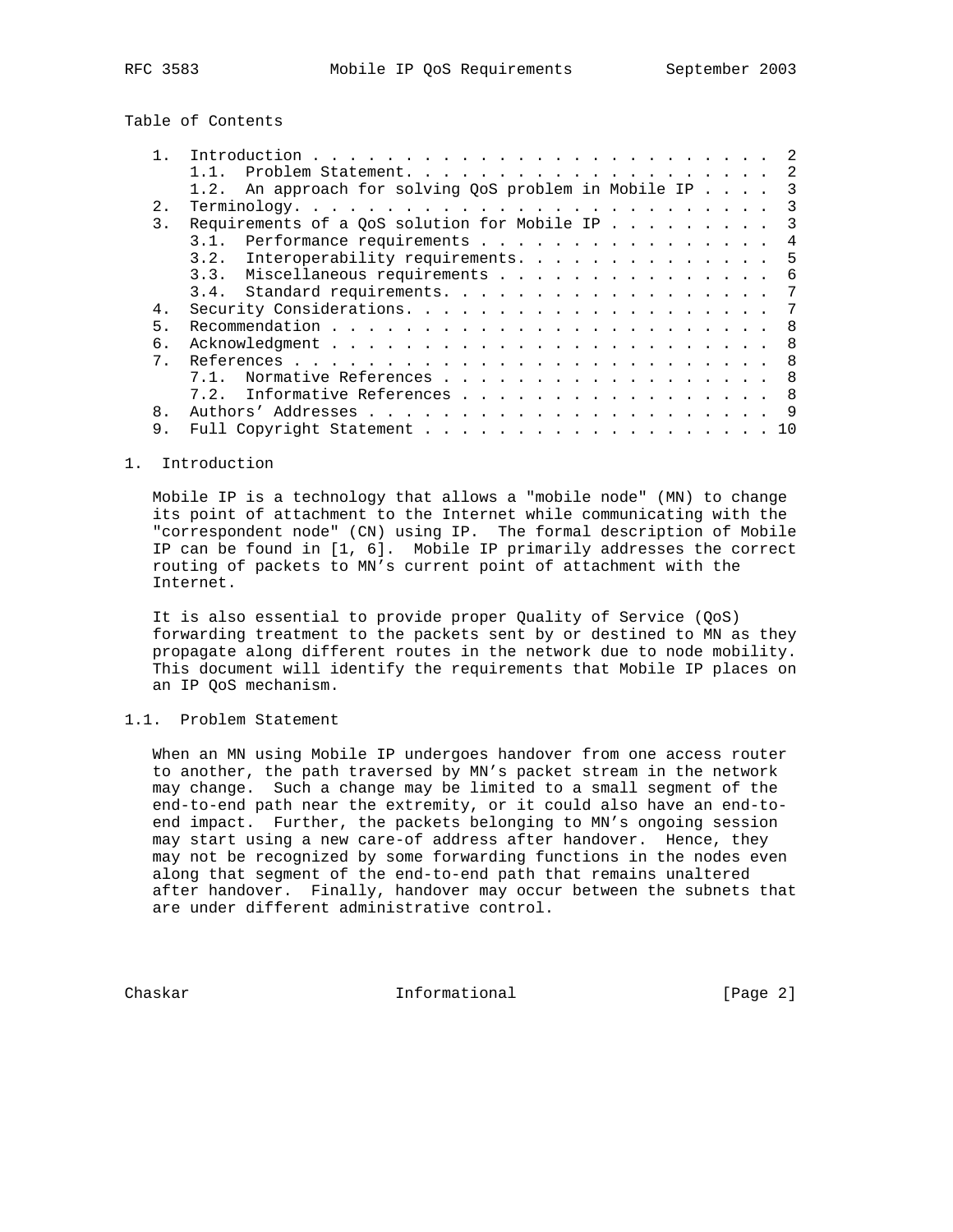In the light of this scenario, it is essential to establish proper QoS support for the MN's packet stream along the new packet path.

1.2. An approach for solving the QoS problem in Mobile IP

 There are four important steps involved in solving the QoS problem for Mobile IP. They are as follows: (1) List the requirements that Mobile IP places on the QoS mechanism, (2) Evaluate current IP QoS solutions against these requirements, (3) Decide if current solutions need to be extended, or if new ones need to be defined, and (4) Depending on the result of step 3, define new solutions or fix the old ones.

 Of these, the first step, i.e., the requirements step, is addressed in this document. The last three steps are not dealt with here in detail. However, so as to create useful insight into the Mobile IP QoS problem, at times this document highlights the shortcomings of some well known current proposals for establishing QoS support for the packet stream in the network, when directly used with Mobile IP.

2. Terminology

 The key words "MUST", "MUST NOT", "REQUIRED", "SHALL", "SHALL NOT", "SHOULD", "SHOULD NOT", "RECOMMENDED", "MAY", and "OPTIONAL" in this document are to be interpreted as described in BCP 14, RFC 2119 [2].

3. Requirements of a QoS solution for Mobile IP

 This section describes the requirements for a QoS solution for its satisfactory operation with Mobile IP. Conversely, note that only Mobile IP-specific requirements are described here. We do not assume any particular version (4 or 6) of IP while describing the requirements. Solutions can be designed for IPv4 and IPv6 independently, or a single solution can be designed to work with both versions.

 In this document, we assume that the target access router for MN's handover is already pinned down by other protocols. For example, Seamoby working group has started work on the candidate access router discovery protocols [7]. Thus, any QoS-capability specific negotiations that may affect the handover decision are outside the scope of QoS solution as such, rather need to be performed by candidate and target access router selection protocols.

Chaskar **Informational** Informational [Page 3]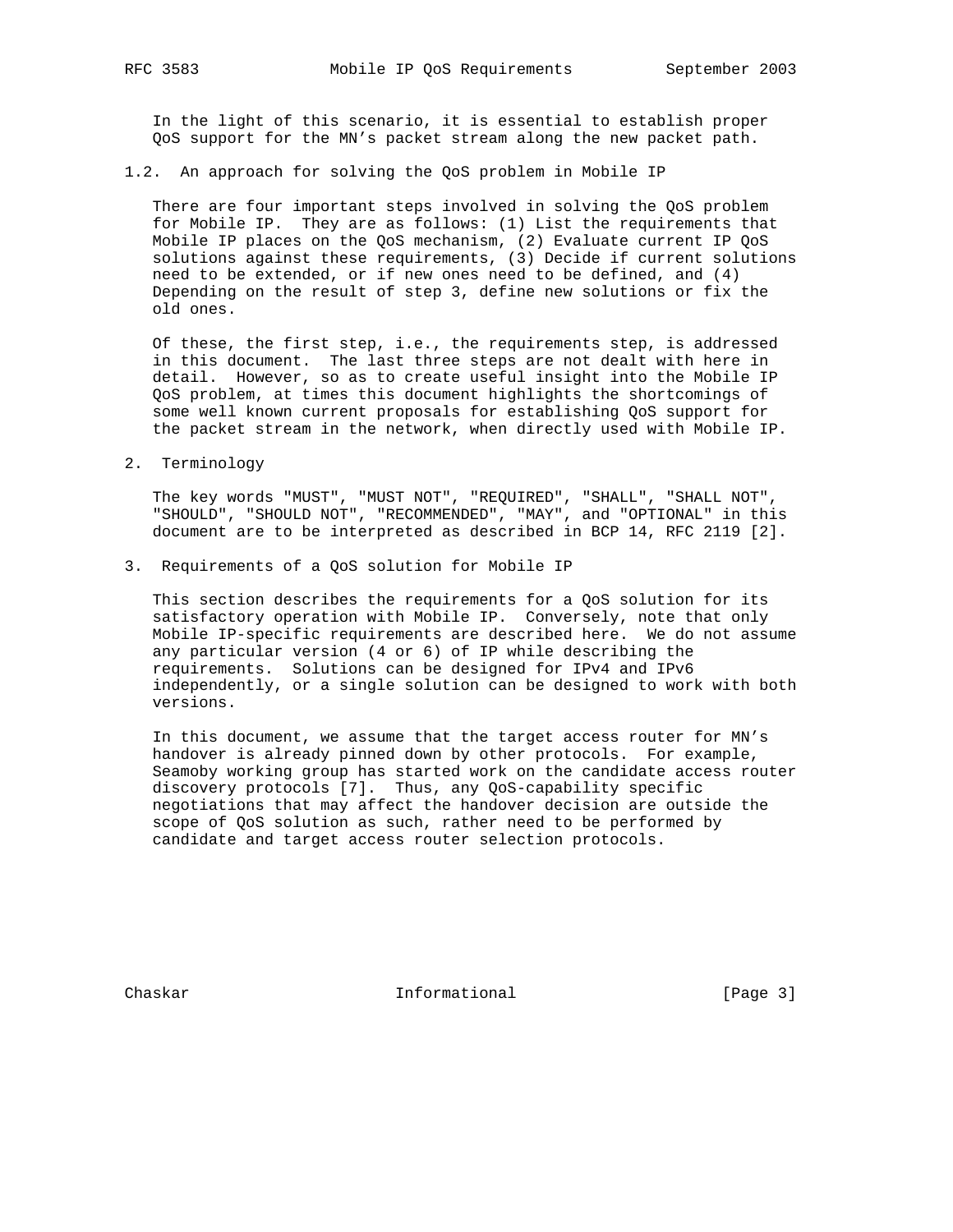# 3.1. Performance requirements

1. Minimize the interruption in QoS at the time of handover:

 At the time of handover, interruption in QoS would occur if the packets sent by or destined to the MN arrive at the intermediate node in the new packet path without that node having information about their QoS forwarding requirement. Then, those packets will receive default forwarding treatment. Such QoS interruption MUST be minimized. A good metric for this performance is the number of packets that may potentially get served with the "default" QoS at the time of handover. The number of such packets MUST be minimized.

 As an example, this performance metric is computed in [8] for the case of end-to-end RSVP signaling [3] with Mobile IPv6. It is shown there that when the end-to-end path of packets changes at large after handover or when the care-of address changes after handover, OPWA (One Pass With Advertisement) model of reservation used by RSVP causes the latency of about one round-trip time between the MN and the CN before QoS can be established along the new packet path. In other words, the packets using the new care of address that would be released by the MN or the CN during one round-trip time, after these nodes are ready to use the new care of address, may get default forwarding treatment at the intermediate nodes. Such a latency in QoS programming may be acceptable at the time of session initiation, but it is not acceptable in the middle of an active session as would be the case with handover.

 2. Localize the QoS (re)establishment to the affected parts of the packet path in the network:

 In many cases, handover changes only a small segment of the end to-end path of MN's packet stream near the extremity. Then, the QoS mechanism MUST limit the extent of QoS (re)establishment to the affected segment of the end-to-end path only.

 However, note that handover may sometimes cause the end-to-end path of MN's packet stream in the network to change at large. This may happen, for example, in the case of handover between different administrative domains. If the QoS mechanism used to establish QoS support for the MN's packet stream along the new packet path in the network is based on the explicit end-to-end provisioning as such, it MUST perform so at the time of such handover.

Chaskar **Informational** Informational [Page 4]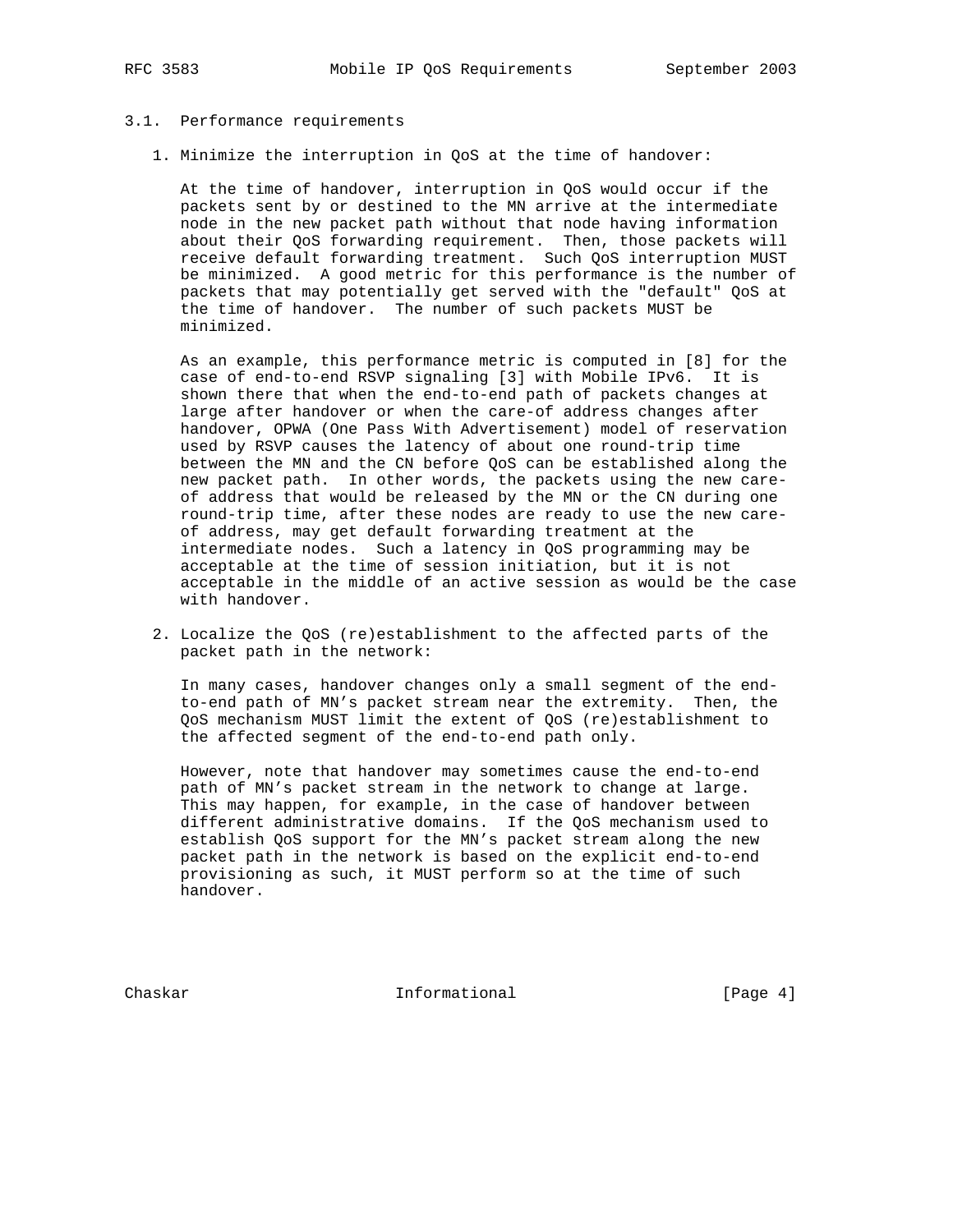When the care-of address changes upon handover, it may be required to perform some signaling even over the unchanged part of the end-to-end path if the path contains any QoS mechanisms that use IP address as a key to forwarding functions. Examples are FILTER SPECs in the IntServ nodes or packet classifiers at the edges of DiffServ networks. However, double provisioning of resources over the unchanged part of the packet path MUST be avoided.

 Note that the QoS signaling protocol such as RSVP [9] can localize the QoS signaling to the affected parts of the end-to-end path if the care-of address does not change upon handover. However, if the care-of address changes upon handover, RSVP as currently defined [4] fails to localize the QoS signaling. In addition, it will cause double reservations on the part of end-to-end path that remains unchanged after handover.

 3. Releasing after handover the QoS state (if any) along the old packet path:

 The QoS mechanism MUST provide some means (explicit or timer based) to release any QoS state along the old packet path that is not required after handover. It is desirable that the unwarranted QoS states, if any, along the old path are released as quickly as possible at the time of handover. Note that, during handover, the MN may not always get a chance to send explicit tear down message along the old path because of the loss of link layer connectivity with the old access router.

- 3.2. Interoperability requirements
	- 1. Interoperability with mobility protocols:

 A number of mobility protocols that are complementary to Mobile IP are already defined or may be defined in future in IETF, particularly in Mobile IP and Seamoby working groups. Examples are fast handover [10, 11], localized mobility management [12, 13], context transfer [5] etc. The QoS mechanism for Mobile IP SHOULD take advantage of these mobility protocols for the optimized operation. However, the QoS scheme MUST have provisions to accomplish its tasks even if one or more of these mobility protocols are not used.

 2. Interoperability with heterogeneous packet paths as regards QoS paradigms:

 The new path after handover, of the MN's packet stream, may traverse network domains employing different QoS paradigms compared to those along the old path. The QoS mechanism for

Chaskar Informational [Page 5]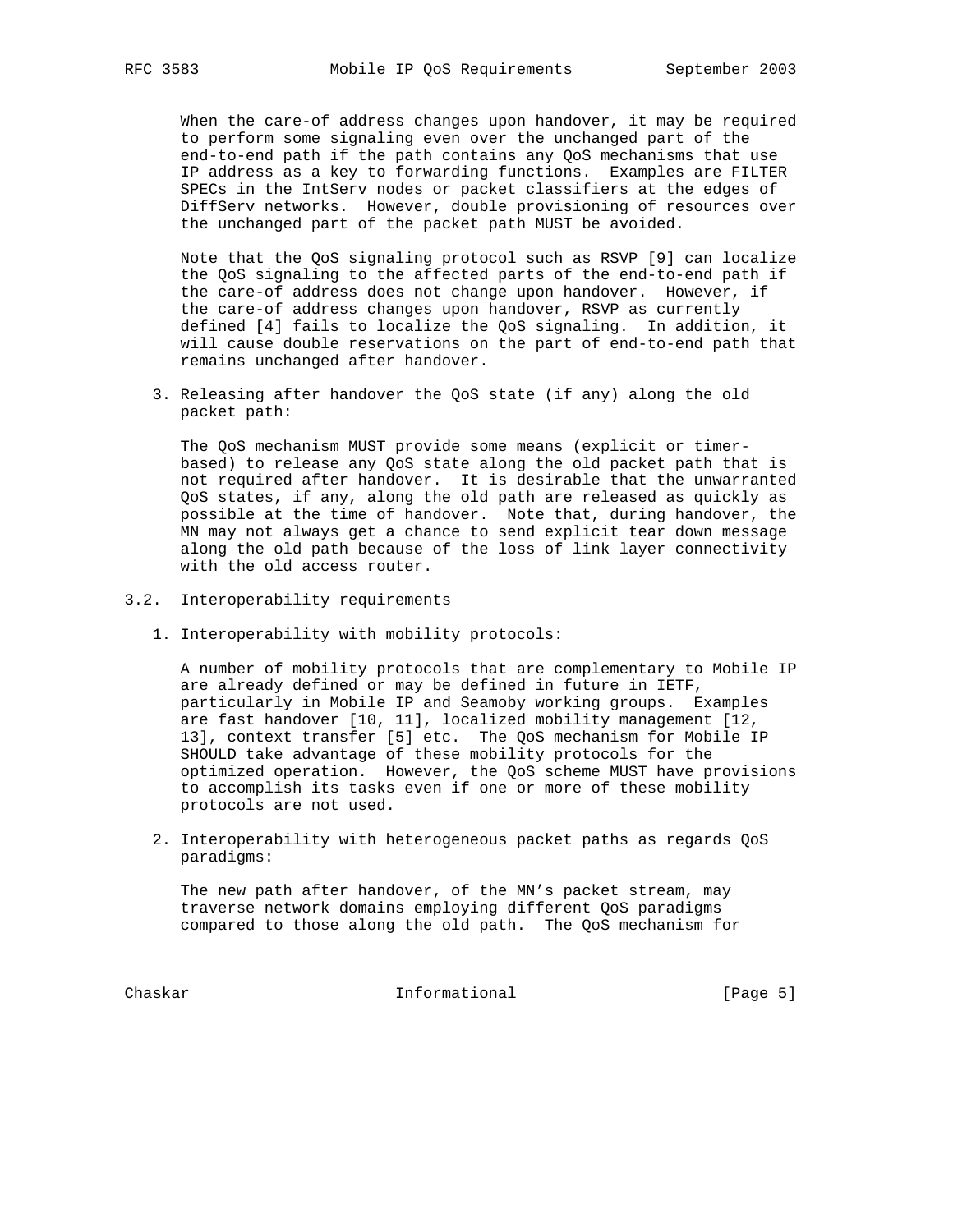Mobile IP SHOULD be able to establish proper QoS forwarding treatment for the MN's packet stream along the packet paths deploying different QoS paradigms (best current practices), in a manner consistent with the QoS mechanism deployed along those paths.

 As an illustration, suppose that the MN is currently attached to an access router which is the edge router of a DiffServ network, and that the packet classifier and traffic policer for the MN's flows are presently programmed in this access router. Now, suppose that the MN needs to be handed over to the access router which is at the edge of an IntServ network. The new access network would expect the exchange of RSVP messages so that proper QoS forwarding treatment can be established for the MN's packet stream in that access network. QoS mechanism for Mobile IP SHOULD have provisions to handle such heterogeneity as regards the QoS mechanisms deployed along different packet paths.

### 3.3. Miscellaneous requirements

1. QoS support along multiple packet paths:

 After MN undergoes handover from one access router to another, potentially, there could be multiple paths over which MN's packet may propagate. Examples of these path are: route-optimized path between the MN and its CN, triangle route via Home Agent (HA), temporary tunnel between old and new access routers, reverse tunnel from the new access router (Foreign Agent) to HA etc. A QoS mechanism SHOULD be able to support QoS along the different potential packet paths. However, whether all paths are supported or only a subset of them is supported will be determined by external mechanisms such as mobility management, policy, location privacy requirement and so on. Further, the same QoS mechanism may not be able to support all these paths.

2. Interactions with wireless link-layer support for QoS:

 Since a vast number of devices using Mobile IP will be connected to the Internet via wireless links, the QoS mechanism for Mobile IP MAY provide some information to the wireless link layers for them to support the required QoS.

 An example scenario that may benefit from such information is that of the two UDP streams associated with the same media, but requiring different levels of error protection at the wireless link layer due to certain characteristics of their respective encoding schemes. The packets of these two streams are equally delay sensitive (so as to maintain playout synchronization at the

Chaskar Informational [Page 6]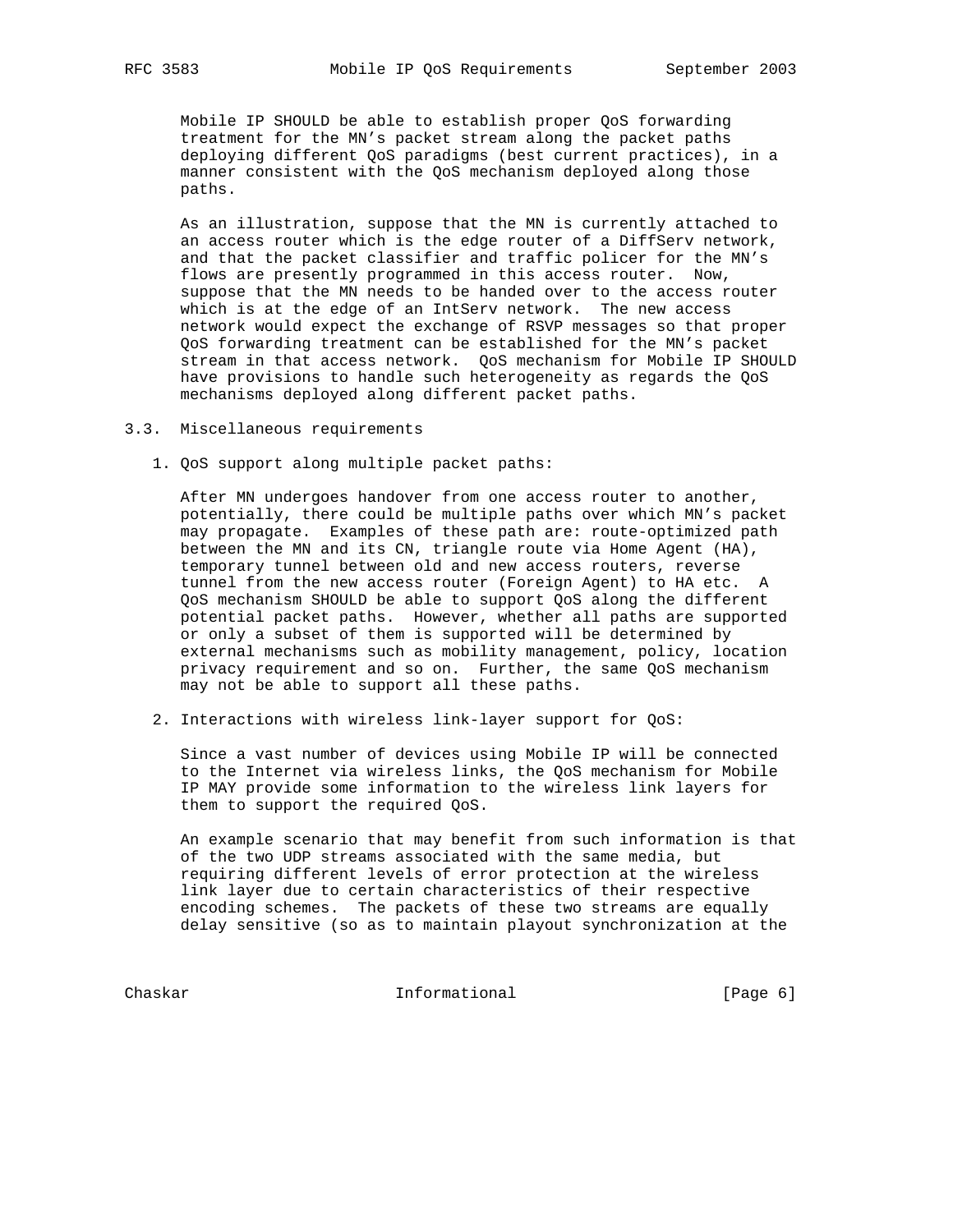receiver), and hence, may be treated equally (as regards queuing) by IP layer. But they may need to be transmitted on wireless channels of different error characteristics (say different FEC coding or power levels).

 The QoS information included for the benefit of wireless link layers SHOULD be such that it is meaningful both ways: to applications that reside over IP so that they can choose the IP service of certain QoS characteristics and to wireless link QoS managers so that they can then map this information to the details of lower layer mechanisms and their parameters.

 In the example scenario described above, such a QoS information could be expressed as the acceptable loss rate of IP packets in the UDP stream. This parameter enables the UDP application to choose the IP service having QoS that matches its requirements, and it also enables the wireless link QoS managers to choose the right wireless channel to transmit the packets of this UDP stream.

#### 3.4. Standard requirements

 The QoS solution for Mobile IP SHOULD satisfy standard requirements such as scalability, security, conservation of wireless bandwidth, low processing overhead on mobile terminals, providing hooks for authorization and accounting, and robustness against failures of any Mobile IP-specific QoS components in the network. While it is not possible to set quantitative targets for these desirable properties, the QoS solution MUST be evaluated against these criteria.

## 4. Security Considerations

 The QoS (re)establishment triggered by node mobility MUST be guarded against security attacks. Such attacks could be launched by malicious nodes that spoof the QoS signaling to make it appear to the intermediate nodes that the MN has undergone handover. Such an attack could disrupt the QoS offered to MN's ongoing sessions as the intermediate nodes may then tear down the QoS along some segments of the true packet paths between MN and CN. The malicious nodes may also request a reduced level of QoS or supply fake packet classifiers, thereby affecting QoS over some segments (e.g., that do not get affected by the spoofed handover) of the true packet paths between MN and CN. Further, network resources may be wasted or used in an unauthorized manner by the malicious nodes that spoof MN's handover. To prevent this, QoS mechanism MUST provide means for intermediate nodes to verify the authenticity of handover-induced QoS (re)establishment.

Chaskar Informational [Page 7]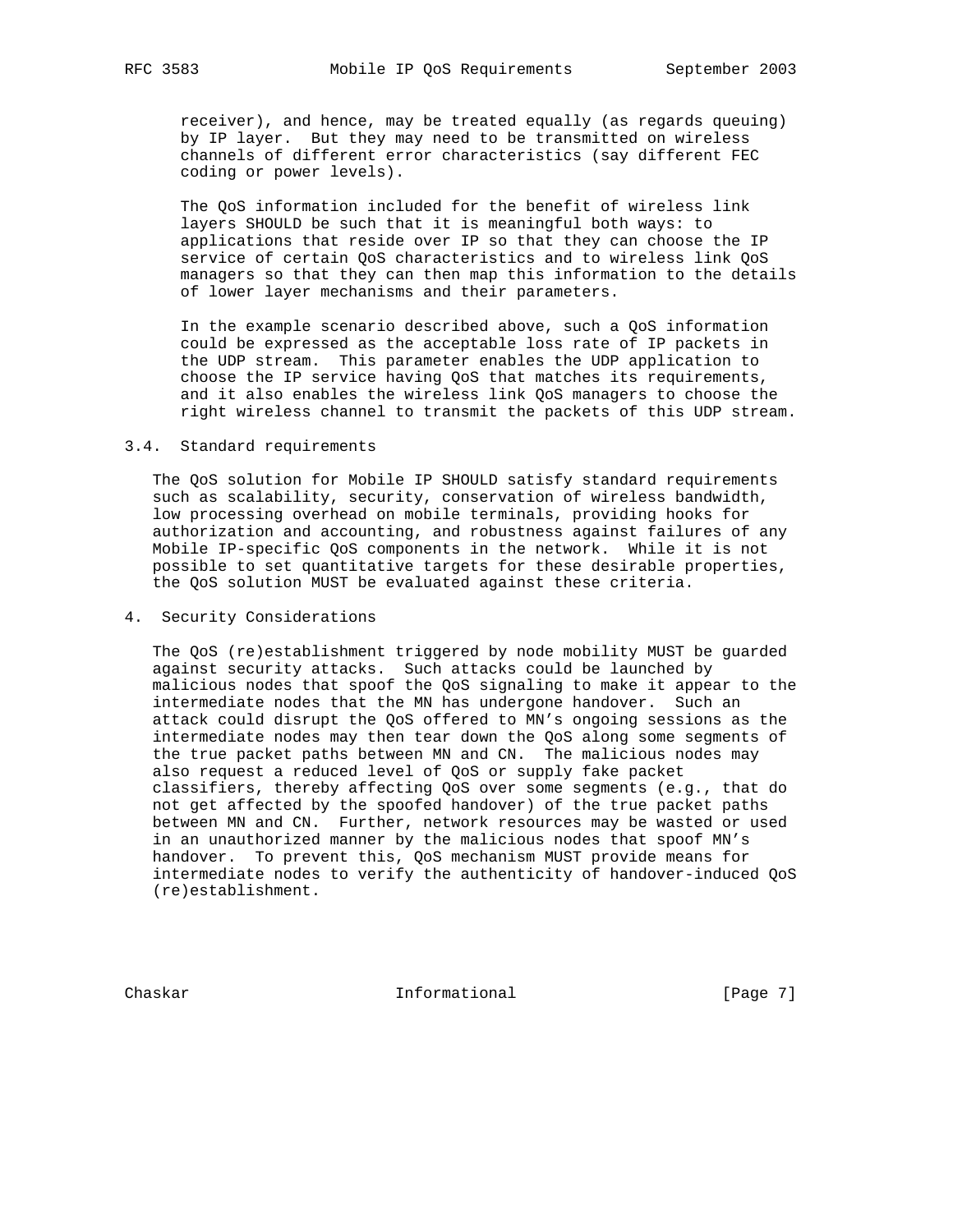5. Recommendation

 In this document, we described the requirements for a QoS solution for its satisfactory operation with Mobile IP. The expectation is that the appropriate working group will use this requirements document to provide a QoS solution for Mobile IP.

6. Acknowledgment

 I would like to acknowledge the participants of the mailing list that was set up to discuss the above requirements. Their contributions and active participation in the discussion on the mailing list were very useful in the preparation of this document. Special thanks are due to, in alphabetical order, Brian Carpenter (IBM), Marc Greis (Nokia), Glenn Morrow (Nortel), Phil Roberts (Megisto) and Michael Thomas (Cisco) for their input during the preparation of this document.

- 7. References
- 7.1. Normative References
	- [1] Perkins, C., Ed., "IP mobility support for IPv4", RFC 3344, August 2002.
	- [2] Bradner, S., "Key words for use in RFCs to Indicate Requirement Levels", BCP 14, RFC 2119, March 1997.
	- [3] Bernet, Y., Ford, P., Yavatkar, R., Baker, F., Zhang, L., Speer, M., Braden, R., Davie, B., Wroclawski, J. and E. Felstaine, "A Framework for Integrated Services Operation over Diffserv Networks", RFC 2998, November 2000.
	- [4] Braden, R., Ed., Zhang, L., Berson, S., Herzog, S. and S. Jamin, "Resource ReSerVation Protocol (RSVP) -- Version 1 Functional Specification", RFC 2205, September 1997.
	- [5] Kempf, J., Ed., "Problem description: Reasons for performing context transfers between nodes in an IP Access Network", RFC 3374, September 2002.
- 7.2. Informative References
	- [6] Johnson, D., Perkins, C. and J. Arkko, "Mobility support in IPv6", Work in Progress, May 2003.

Chaskar **Informational** Informational [Page 8]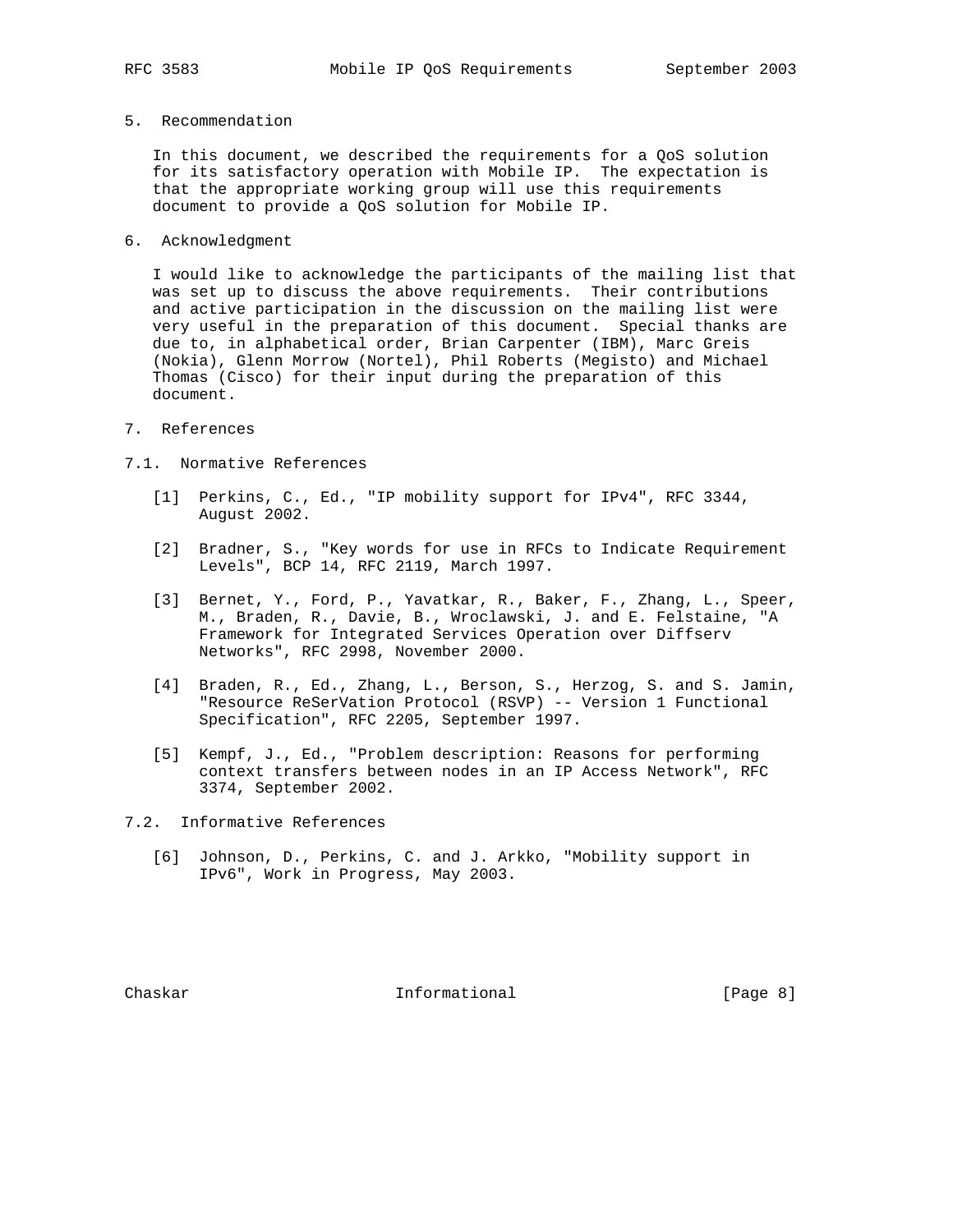- [7] Trossen, D., et al., "Issues in Candidate Access Router discovery for seamless IP handoffs", Work in Progress, October 2002.
- [8] Chaskar, H. and R. Koodli, "QoS support in Mobile IP version 6", IEEE Broadband Wireless Summit (Networld+Interop), May 2001.
- [9] Thomas, M., "Analysis of Mobile IP and RSVP interactions", Work in Progress, February 2001.
- [10] MIPv4 Handoffs Design Team, "Low latency handoffs in Mobile IPv4", Work in Progress, June 2002.
- [11] Koodli, R., Ed., "Fast handovers for Mobile IPv6", Work in Progress, March 2003.
- [12] Williams, C., Ed., "Localized mobility management requirements", Work in Progress, March 2003.
- [13] Soliman, H., et al., "Hierarchical MIPv6 mobility management (HMIPv6)", Work in Progress, October 2002.
- 8. Authors' Addresses

The working group can be contacted via the current chair:

 John Loughney Nokia Research Center 11-13 Italahdenkatu 00180 Helsinki Finland

EMail: john.loughney@nokia.com

Questions about this memo can be directed to the editor:

 Hemant Chaskar Nokia Research Center 5 Wayside Road Burlington, MA 01803, USA

 Phone: +1 781-993-3785 EMail: hemant.chaskar@nokia.com

Chaskar **Informational** Informational [Page 9]